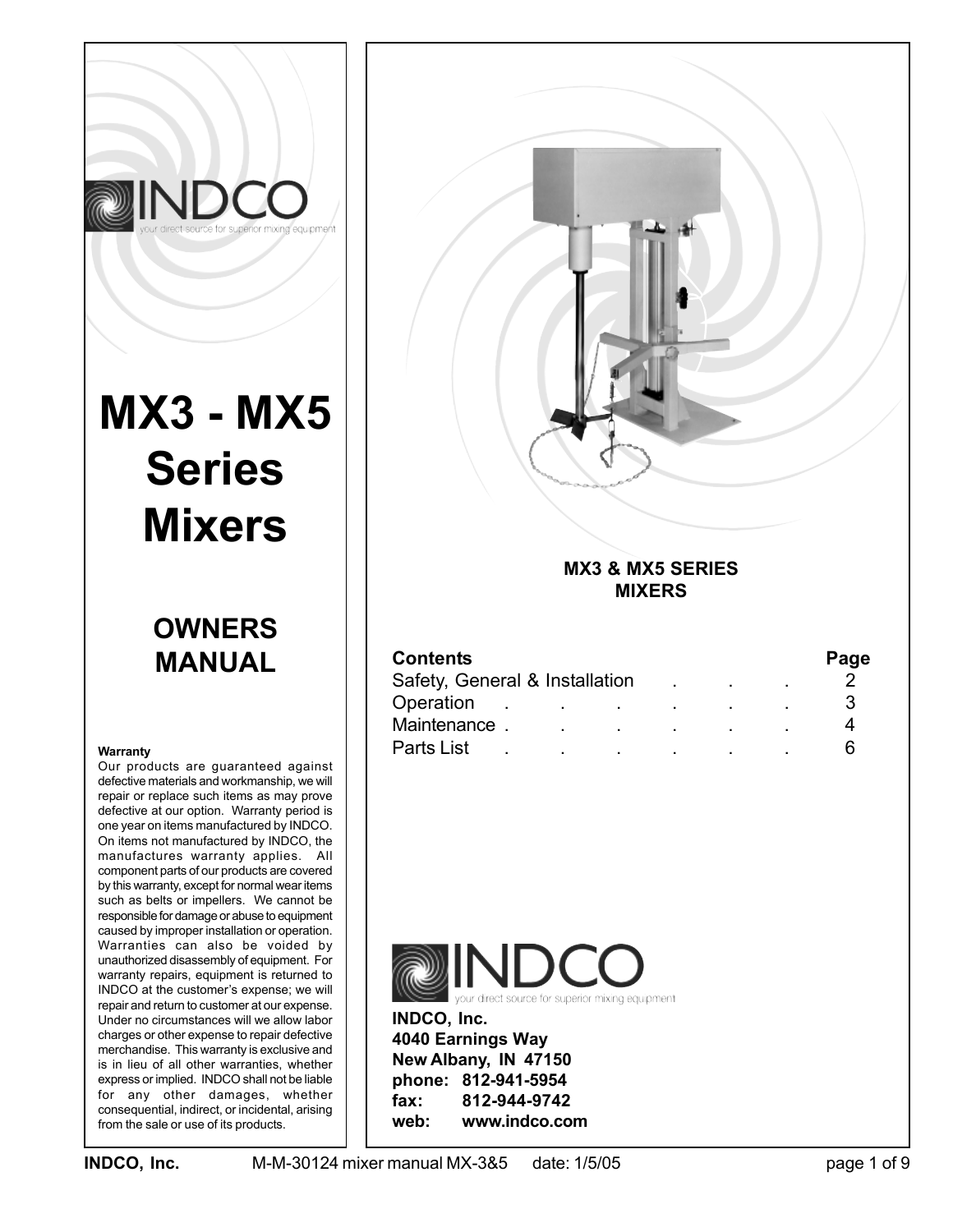# *Safety*

Please read this complete manual before trying to operate your mixer. Failure to follow these instructions could result in serious bodily injury or death.

- Never move the unit without a suitable lifting device.
- Have a qualified individual bring power to your unit.
- Never run the unit in open air.
- Never adjust the speed without the unit running.
- Always lockout the power when working on the unit.
- Always use the container holder to restrain the container during operation.

#### *Electric Motor Safety:*

Motors should be installed, protected and fused in accordance with latest issue of National Electrical Code, NEMA Standard Publication No. MG 2 and local codes. Eyebolts or lifting lugs are intended for lifting the motor only. These lifting provisions should never be used when lifting or handling the motor with other equipment (i.e. pumps, gearboxes, or other driven equipment) as a single unit. Be sure eyebolt is fully threaded and tight in its mounting hole.

Frames and accessories of motors should be grounded in accordance with National Electrical Code (NEC) Article 430. Rotating parts such as pulleys, couplings, external fans, unusual shaft extensions should be permanently guarded. Keep hands and clothing away from moving parts. Trained, qualified personnel should make electrical repairs only.

#### *Mechanical Variable Speed Drive Safety:*

When maintenance is required in the area of the equipment necessitating removal of the guarding, the prime mover should be turned off and "locked out".

The user of variable speed belt drives should be aware of the hazards through misuse of the product or failure to protect against contact with moving parts.

Spring-loaded pulleys should never be disassembled without first receiving instruction from factory.

Rapid acceleration or braking, or shock loading may cause a shaft to fracture due to torsional twist beyond its capacity. All mounting screws on the pulleys must be kept tight.

Even though each pulley is individually balanced at the factory the system in which the pulleys operate may resonate, particularly at high RPM's over 1800. Sometimes a new belt will reduce vibration levels in a system.

# *General*

A container holder designed to hold anything up to a 55 gallon drum is supplied, but the unit can handle batches in the 250-300 gallon range, based on viscosity.

#### *Standard Features:*

- MX3 3 HP motors
- TEFC or Explosion-Proof, 3-phase, 230/460-volt, 60Hz.
- Shaft: 1.5" diameter 316 stainless steel.
- ONE, 15" diameter, 3-blade Turbine Impellers 316SS.
- Fixed speed electric models 175rpm.
- Mechanical variable speed electric models 30 to 200rpm.
- Electrical variable speed electric models 0 to 175rpm.
- MX5 5 HP motors
- TEFC or Explosion-Proof, 3-phase, 230/460-volt, 60Hz.
- Shaft: 2" diameter 316 stainless steel.
- TWO, 15" diameter, 3-blade Turbine Impellers 316SS.
- Fixed speed electric models 175rpm.
- Mechanical variable speed electric models 30 to 200rpm.
- Electrical variable speed electric models 0 to 175rpm.

## *Installation*

#### **Receiving:**

*Before removing any packing, visually inspect the exterior of the shipment for any sign of damage. Should there be any damage, bring it to the attention of the delivering UPS or truck line and note the same on the receiving ticket. Should there be damage you must place a claim with the truck line. They are the only ones who will pay for the damage done and you are the only one who can place that claim.*

#### **Mounting:**

Ensure the unit is securely bolted to your floor and is level, square, and plumb. Leave space around the unit for cleaning, inspection and maintenance.

#### **Pre-Start Up Check List:**

- 1. Are all mounting bolts tight?
- 2. Bump motor and check rotation, looking down into the container, shaft should rotate clock-wise. If direction is incorrect reverse motor.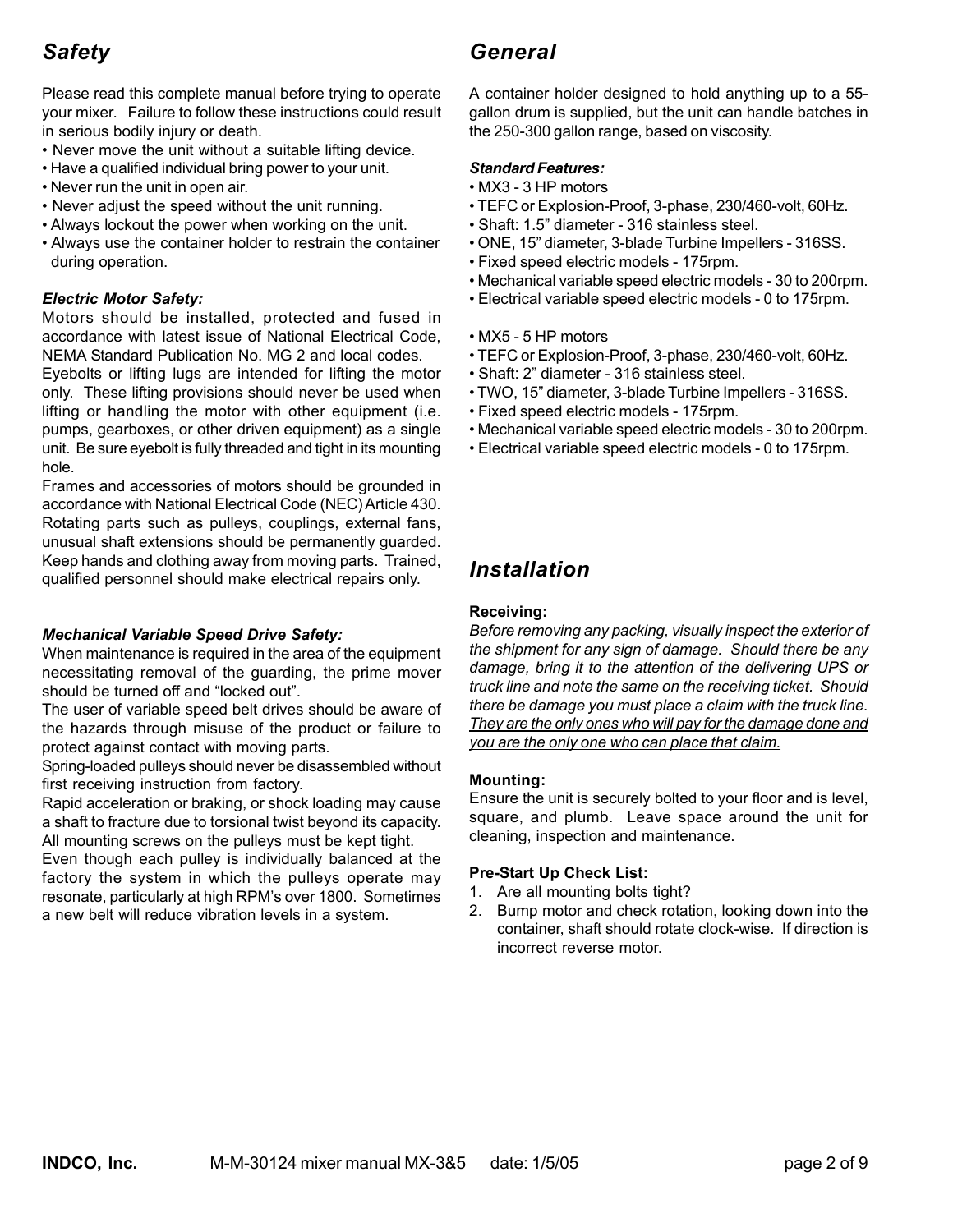# *Operation*

#### **Speed Adjustment:**

Listed below are the various mixer models and how the variable-speed adjustments are made.

| • Models: | <b>MX3-TV1</b> |                |
|-----------|----------------|----------------|
|           | MX3-TV2        | <b>MX5-TV2</b> |
|           | MX3-TV2        | <b>MX5-TV4</b> |
|           |                |                |

Electronic Variable Speed Drive:

- Speed range of 0 to 175-RPM.
- Controlled by the Control Box or Inverter Keypad.
- Either DC or AC-VFD drive.

#### **• Models: MX3-EV MX5-EV**

Mechanical Variable Speed Drive:

- Speed range of 30 to 200-RPM.
- Turning the hand-wheel at the rear of the mixer varies the speed.
- Always stop and start the mixer in the lowest hand-wheel setting.

*DO NOT TURN THE HAND-WHEEL WHEN THE MIXER IS NOT RUNNING !*

| • Models: | MX3-T | <b>MX5-T</b> |
|-----------|-------|--------------|
|           | MX3-E | MX5-E        |
|           |       |              |

Fixed Speed: - speed 175-RPM.

#### **Mechanical Variable Speed Drive Model**



#### **Air Cylinder Lift Operation:**

Before connecting your air supply ensure the lift control valve is in the center (off) position. Connect your air supply to the quick connector on the 3-position air valve. Maximum air pressure is 100-PSI. Note that air pressure is used to both raise and lower the cylinder. The following will enable you to adjust the height of the impeller or to install and remove your batch container:

*CAUTION:* After the air line is installed and before operating the machine for the first time, move the lift control valve to the downward position. This will charge the air cylinder and prevent surging when the lift control valve is moved to the upward position.

*• Lifting:*

Move the lift control valve to the upper most position. To stop upward motion, move valve to center (off) position.

*• Hold:*

To hold the impeller at any height, move the lift control valve to the center (off) position.

#### *• Lowering:*

Move the lift control valve to the lower most position. To stop downward motion, move valve to center (off) position.



• *Air Valve Speed Control Adjustment:*

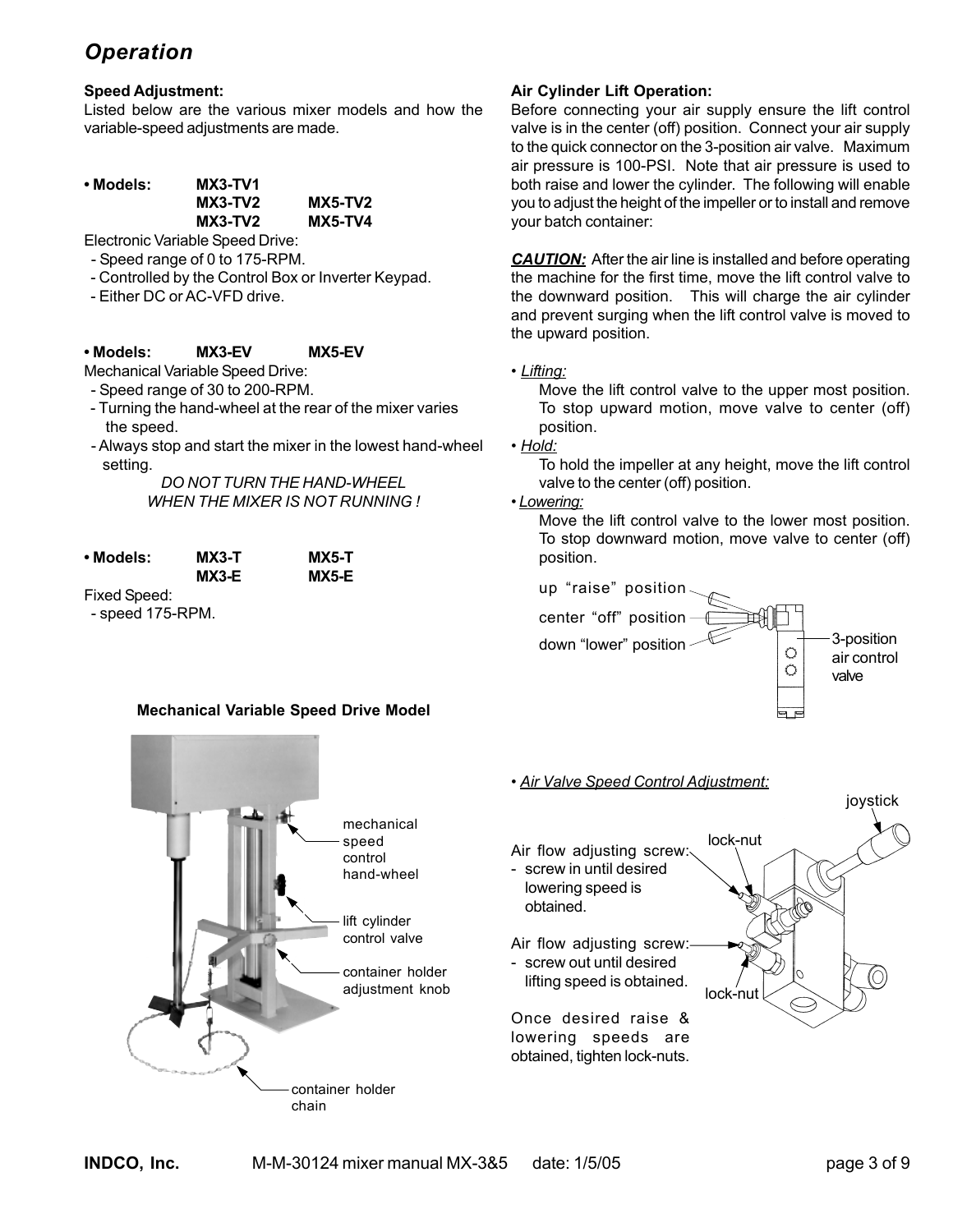# *Maintenance*

#### **General**

Maintaining your mixer is not difficult if you follow these guidelines:

- Keep the mixer clean.
- Ensure all bolts, nuts and set-screws are tight.
- Check all wiring on a regular basis and repair as needed.
- Unit fails to start: Check power source to unit, check -and/or- reset breaker. If problem continues, disconnect power and have a qualified person make proper repairs.

#### **Mechanical Variable Speed Drive**

- Avoid using automotive chassis and other noninterchangeable lubricants. Lubricated pulleys will stick or freeze if not lubricated properly. The most frequent cause is failure to run the drive through part of its range at the time it is lubricated. The pulley must be lubricated periodically and pulley adjustment opened and closed to distribute the grease inside. Small amounts of grease will do. Wipe excess off of belt faces.
- Check belt alignment. Misalignment will cause the belt to overheat and wear rapidly.
- Watch for overload conditions. If the belt loops out or squeals the drive is overloaded. This condition will frequently exist during start-up but should not continue for more than a few seconds. When starting up, particularly if starting several times a day, try to start up slowly by jogging the machine to bring the speed up gradually.
- Excessive vibration will cause damage to all of the equipment in the drive system. If any doubt exists as to the safe levels of vibration a qualified person should be called in to examine the drive.
- Use Loctite on set screws where necessary to prevent screws from backing out due to vibration in machine.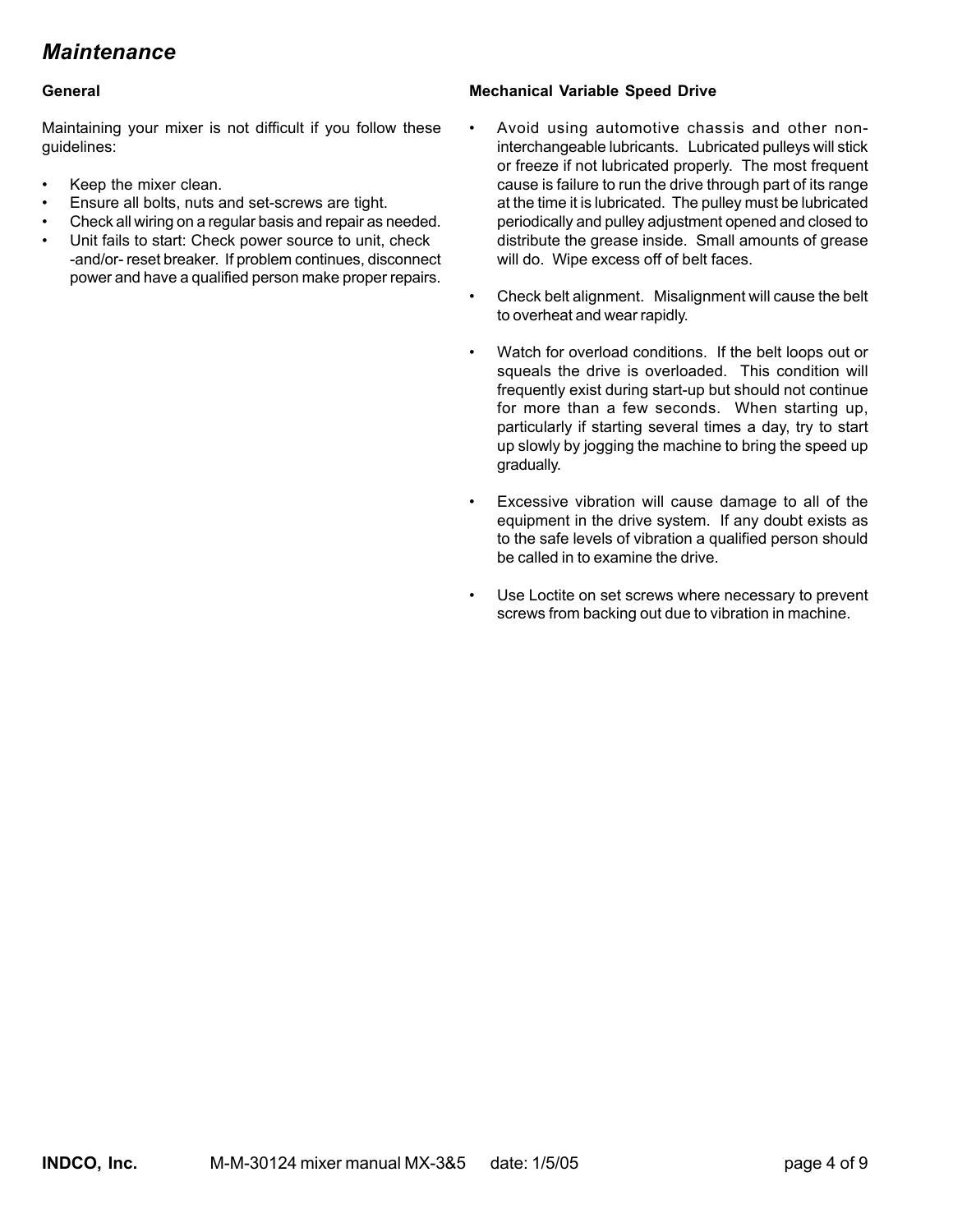#### **Gear Reducers**

#### *Winsmith - 900 Series*

#### *Factory Filled:*

Your new speed reducer is filled to the proper level for standard mounting position with the appropriate grade of oil for operation in a 51°F to 110°F temperature environment. The oil level should be checked and adjusted (if necessary) prior to operation, using the oil plug provided and while the unit is oriented in its operating position.

If operating ambient temperature is outside the range specified above, then refer to the lubrication chart and refill the unit with the correct grade based on actual ambient temperatures.

#### *Oil Changing:*

When changing oil for any reason, it should be remembered that oils of various types may not be compatible. Therefore, when changing to a different oil, it is recommended that the housing be completely drained and thoroughly flushed with a light flushing oil prior to refilling with the appropriate lubricant. The oil level should be rechecked after a short period of operation and adjusted if necessary.

#### *Initial Oil Change:*

The oil in a new speed reducer should be changed at the end of 250 hour of operation.

#### *Subsequent Oil Changes:*

Under normal conditions, after the initial oil change, the oil should be changed after every 2,500 hours of operation, or every six months, whichever occurs first. Under severe conditions (rapid temperature changes, moist, dirty or corrosive environment) it may be necessary to change oil at intervals of one to three months. Periodic examination of oil samples taken from the unit will help establish the appropriate interval.

#### *Synthetic Oils:*

Synthetic lubricants can be advantageous over mineral oils in that they generally are more stable, have longer life, and operate over a wider temperature range. These oils are appropriate for any application but are especially useful when units are subjected to low start-up temperatures or high operating temperatures. However, continuous operation above 225°F may cause damage to the seals or other components. It is recommended that the initial oil be changed or filtered after the first 1500 hours of operation to remove metal particles that accumulate during break-in. Subsequent oil changes should be made after 5000 hours operation if units are operating in a clean environment.

#### *Oil Temperature:*

Speed reducers in normal operation can generate temperature up to 200°F depending on the type of reducer and the severity of the application (loading, duration of service, ambient temp.). Excessive temperature can result from overloading due to original unit selection being too small for the application or increased load after original load size was selected. Overfilling and Under filling the oil level of a speed reducer will cause overheating. Ensure oil is at the proper level.

#### *Lubricants:*

Below is just a few of the recommended lubricants that should be used in your speed reducer.

| Ambient Temp.         | 16 to 50°F      | 51 to 110°F     | 111 to 165°F    |
|-----------------------|-----------------|-----------------|-----------------|
| Max.Op.Temp.          | $185^{\circ}$ F | $200^{\circ}$ F | $200^{\circ}$ F |
| <b>ISO Visc.Grade</b> | 460             | 680             | 1000            |
| AGMA Lub.No.          | #7 Comp.        | #8 Comp.        | #8A Comp.       |
| Mobil Oil             | 600W            | 600W Super      | Extra Hecla     |
| Shell Oil             | Omala 460       | Omala 680       | Omala 800       |
| Sun Oil               | Sunep 1110      | Sunep 1150      | Oil 8 AC        |



#### *Oil Fill Capacities*

| Model          | <b>Frame Size</b> | <b>U.S. Pints</b> |  |
|----------------|-------------------|-------------------|--|
|                |                   |                   |  |
| MX3-T          | 926               | 1.2               |  |
| MX3-E          | 926               | 1.2               |  |
| $MX3-TV1$      | 926               | 1.2               |  |
| $MX3-TV2$      | 926               | 1.2               |  |
| MX3-TV4        | 926               | 1.2               |  |
| MX3-EV         | 935               | 2.1               |  |
| MX5-T          | 935               | 2.1               |  |
|                |                   |                   |  |
| MX5-E          | 935               | 2.1               |  |
| $MX5-TV2$      | 935               | 2.1               |  |
| <b>MX5-TV4</b> | 935               | 2.1               |  |
| MX5-EV         | 935               | 2.1               |  |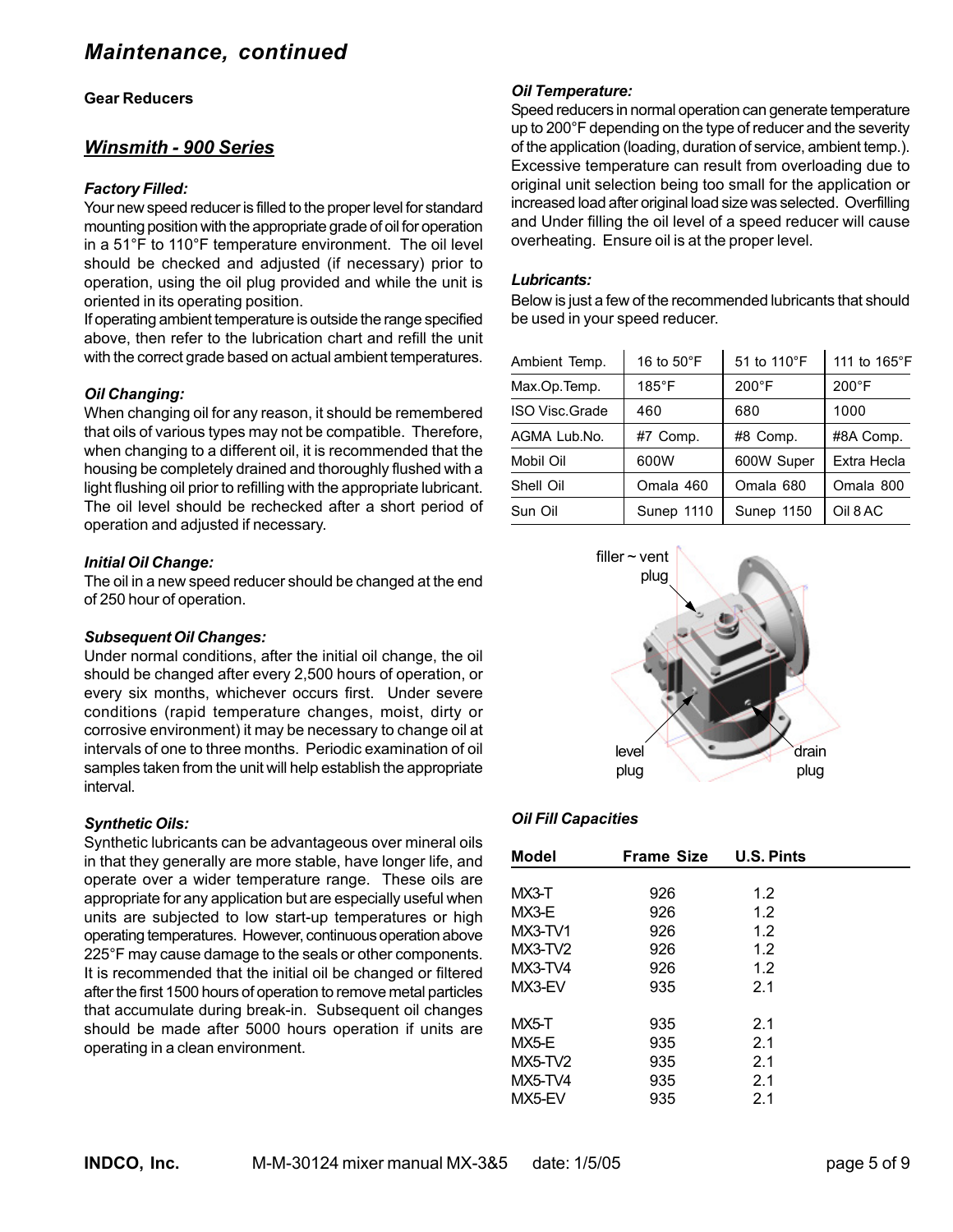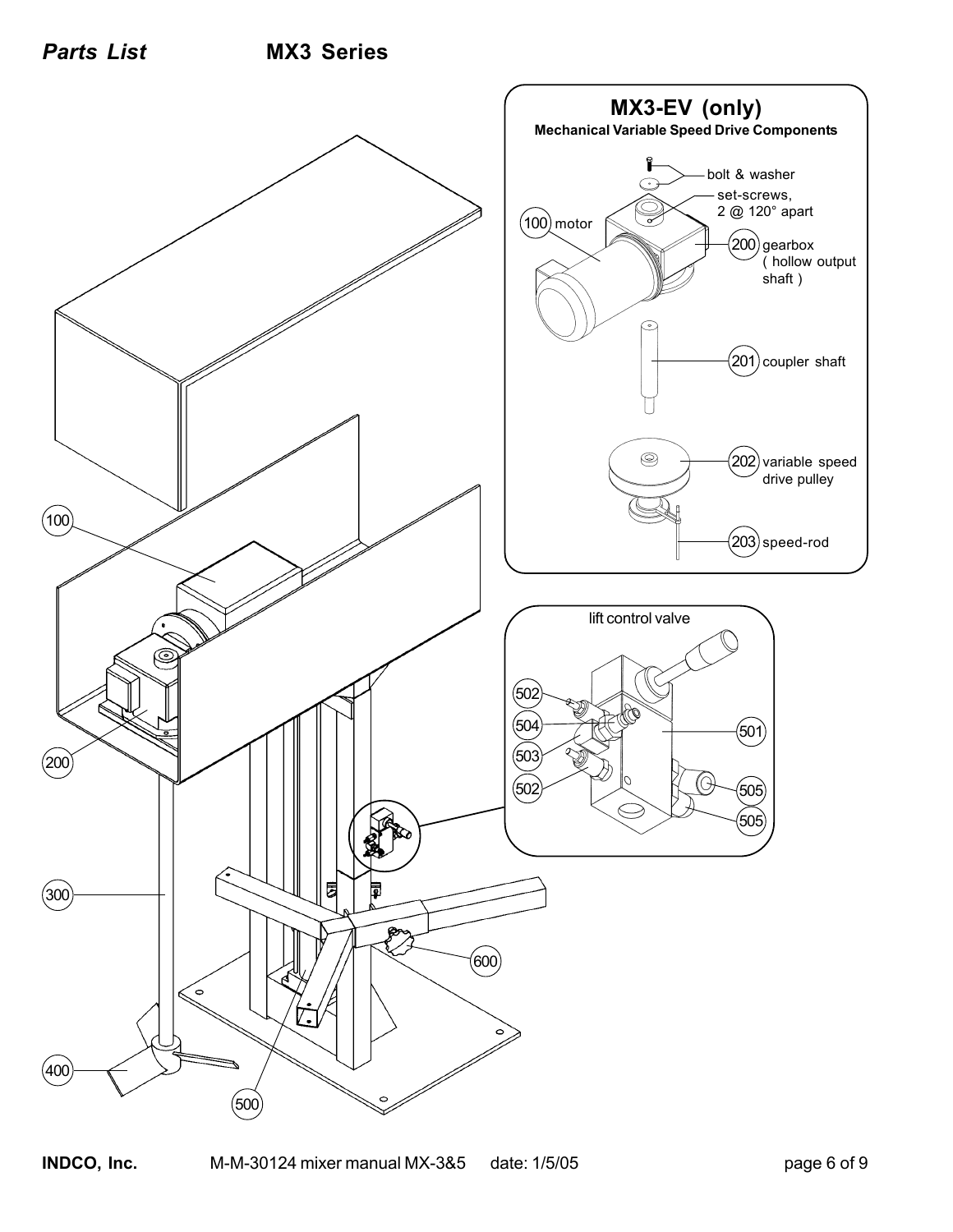## *Parts List*

# **models: MX3-T, MX3-E MX3-TV1, MX3-TV2, MX3-TV4**

| Item                                                         | <b>Description</b>                                                                                                                                                                                                                                                                                                       | Part No.                                                                                                                                          | Qty.                                              |
|--------------------------------------------------------------|--------------------------------------------------------------------------------------------------------------------------------------------------------------------------------------------------------------------------------------------------------------------------------------------------------------------------|---------------------------------------------------------------------------------------------------------------------------------------------------|---------------------------------------------------|
| 100.                                                         | 3-HP motor, 56C Mount, T.E.F.C., 230/460 VAC, 3-phase                                                                                                                                                                                                                                                                    | MTR-3-56C-3-TEFC                                                                                                                                  | 1                                                 |
| 100.                                                         | 3-HP motor, 140TC Mount, Explosion-Proof, 230/460 VAC, 3-phase                                                                                                                                                                                                                                                           | MTR-3-140TC-3-EP                                                                                                                                  | 1                                                 |
| 100.<br>101.<br>102.                                         | 3-HP motor, 145TC Mount, T.E.F.C., 180-VDC<br>3-HP DC Motor Controller<br>Power cord, 12/3 (no plug)                                                                                                                                                                                                                     | MTR-108502<br>MTR-DC-CONTROL-3HP<br>CRD-CORD                                                                                                      | 1                                                 |
| 100.<br>100.<br>101.                                         | 3-HP motor, 182TC Mount, T.E.F.C., Variable-Speed Inverter-Duty, 230-Volt<br>3-HP motor, 182TC Mount, T.E.F.C., Variable-Speed Inverter-Duty, 460-Volt<br>Motor Controller Keypad with 60" cable, for Inverter-Duty motors                                                                                               | MTR-SM-3-230<br>MTR-SM-3-460<br>MTR-AC-CONTROL                                                                                                    |                                                   |
| 200.<br>200.<br>200.                                         | Gear box, right angle, 10:1 ratio - 56C input, 1.5" hollow quill output<br>Gear box, right angle, 10:1 ratio - 140TC input, 1.5" hollow quill output<br>Gear box, right angle, 10:1 ratio - 182TC input, 1.5" hollow quill output                                                                                        | HDW-GB-926MDSF-10:1<br>HDW-GB-140TC-10/1<br>HDW-GB-182TC-10/1                                                                                     |                                                   |
| 300.<br>400.                                                 | Shaft, 1.5" diameter - 316 stainless steel, machined<br>Impeller, Turbine, 15" dia., 3-blade, 1.5" bore - 316 stainless steel                                                                                                                                                                                            | SHF-1-1/2<br>$C-STI-15$                                                                                                                           | 52"                                               |
| 500.<br>501.<br>502.<br>503.<br>504.<br>505.<br>506.<br>507. | Air Cylinder, 4" dia. - 36" travel<br>3-Position spool valve<br>Brass muffler for spool valve<br>Elbow, street, brass - 1/4"NPT<br>Quick release coupler - 1/4" MNPT<br>Push connect, 90° elbow - 3/8" tube x 1/4"MNPT<br>Push connect, 90° elbow - 3/8" tube x 1/2"MNPT (not shown)<br>Air line tube - 3/8" (not shown) | <b>HDW-4X36</b><br>HDW-E2181-1000<br><b>HDW-SPCMUF</b><br>HDW-2202P-4-4<br>HDW-1/4-M-QCPLUG<br>HDW-W369ML-6-4<br>HDW-W369ML-6-8<br>HDW-EB-64-0500 | 2<br>1<br>$\overline{2}$<br>$\overline{2}$<br>60" |
| 600.                                                         | Container Holder Ass'y Complete                                                                                                                                                                                                                                                                                          | N-CH5-A                                                                                                                                           | 1                                                 |

# **model: MX3-EV (only)**

|      | <b>Mechanical Variable Speed Drive</b>                                    |                   |  |
|------|---------------------------------------------------------------------------|-------------------|--|
| 100. | 3-HP, 140TC Mount, Explosion-Proof, 230/460 VAC, 3-phase                  | MTR-3-140TC-3-EP  |  |
| 200. | Gear box, right angle, 15:1 ratio - 140TC input, 2.0" hollow quill output | HDW-GB-140TC-15/1 |  |
| 201. | Coupler shaft, 2" dia. x 1.125" dia. x 13" long                           | CPL-MX5V          |  |
| 202. | Drive pulley - variable speed head with handwheel                         | HDW-HM7-PULLEY    |  |
| 203. | Torque arm shaft, threaded, 3/8" x 8" - stainless                         | MET-HS5-SPEEDROD  |  |
| 204. | Drive Belt, V-type (not shown)                                            | HDW-BELT-HS5      |  |
| 205. | DriveN pulley - spring loaded (not shown)                                 | HDW-12905X1-1/8   |  |
| 206. | Bearing housing (not shown)                                               | HDW-MX5V-BRGHSG   |  |
| 207. | Sealmaster bearing (not shown)                                            | HDW-ER32T         |  |
| 300. | Shaft, machined - 2" dia. (not shown)                                     | SHF-MX5V          |  |
| 400. | Impeller, Turbine, 15" dia., 3-blade, 2" bore - 316 stainless steel       | $C-STI-15$        |  |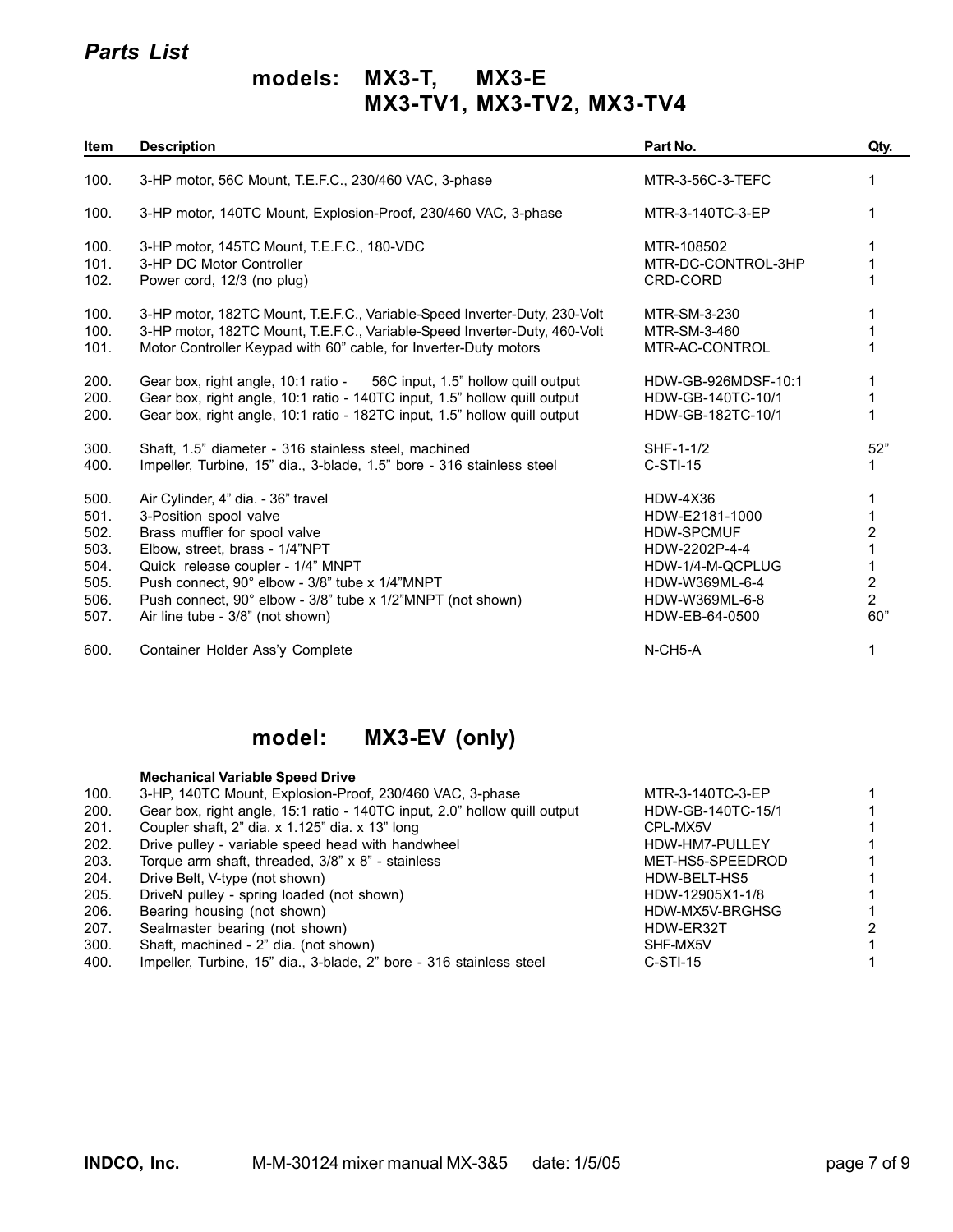